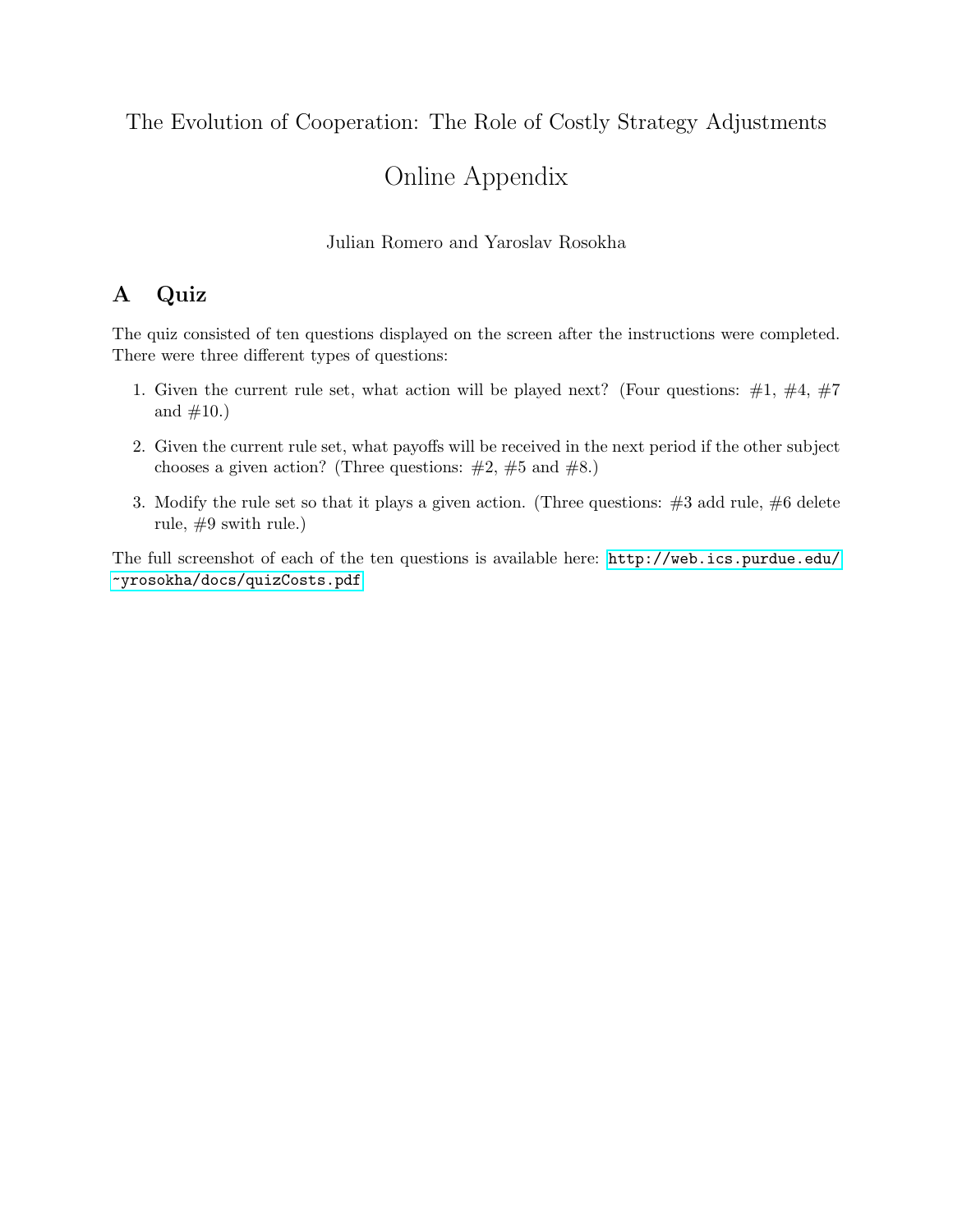## B Additional Figures and Tables

### B.1 Cooperation by Session



Figure 1: Evolution of Cooperation by Session. Notes: Cooperation is increasing in all three sessions of  $C = 0$ . Cooperation is flat in two out of three in  $C = 250$  and increasing, then decreasing, in one.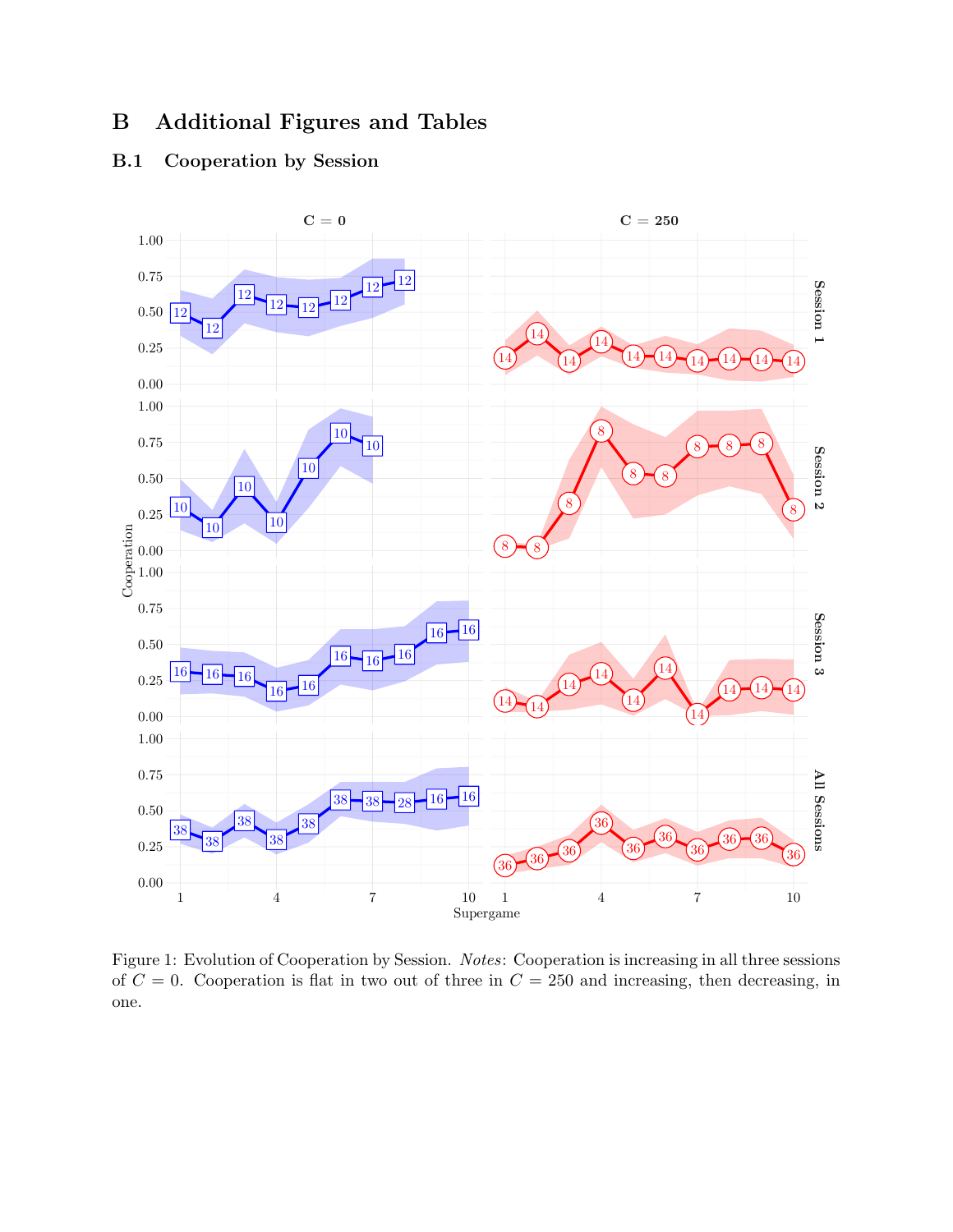

### B.2 Evolution of Strategies by Session

Figure 2: Evolution of Strategies by Session.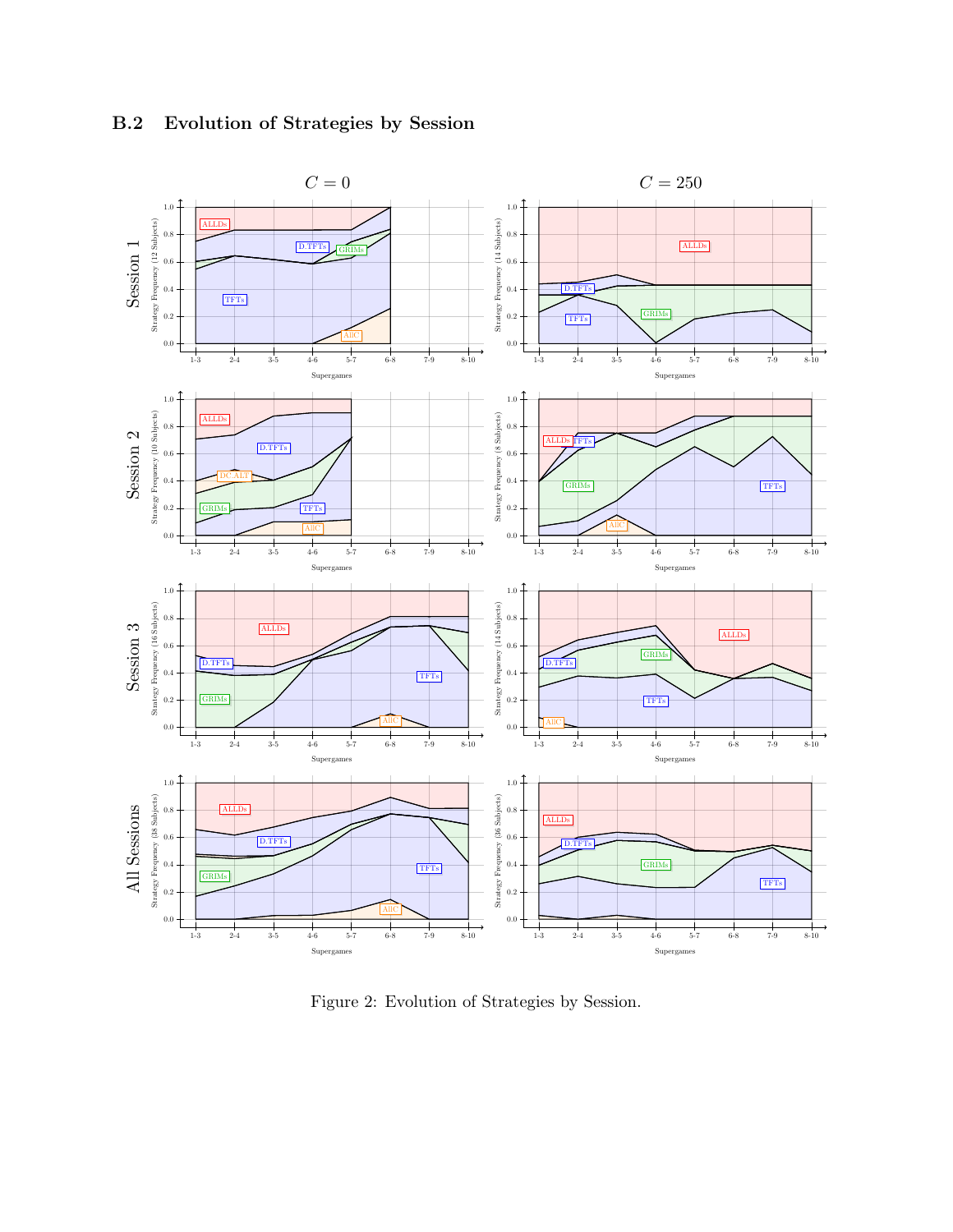

B.3 Simulations with Crossover

Figure 3: Evolution of Cooperation within the Population. Notes: Fifty simulations of population of  $n = 50$  chromosomes are conducted  $(p_{mut} = 0.01$  and  $\lambda = 1)$ . Each generation, 4 percent of the population is selected for crossover (hence  $k = 2$ ). 95 percent bootstrapped confidence intervals around the average cooperation are superimposed.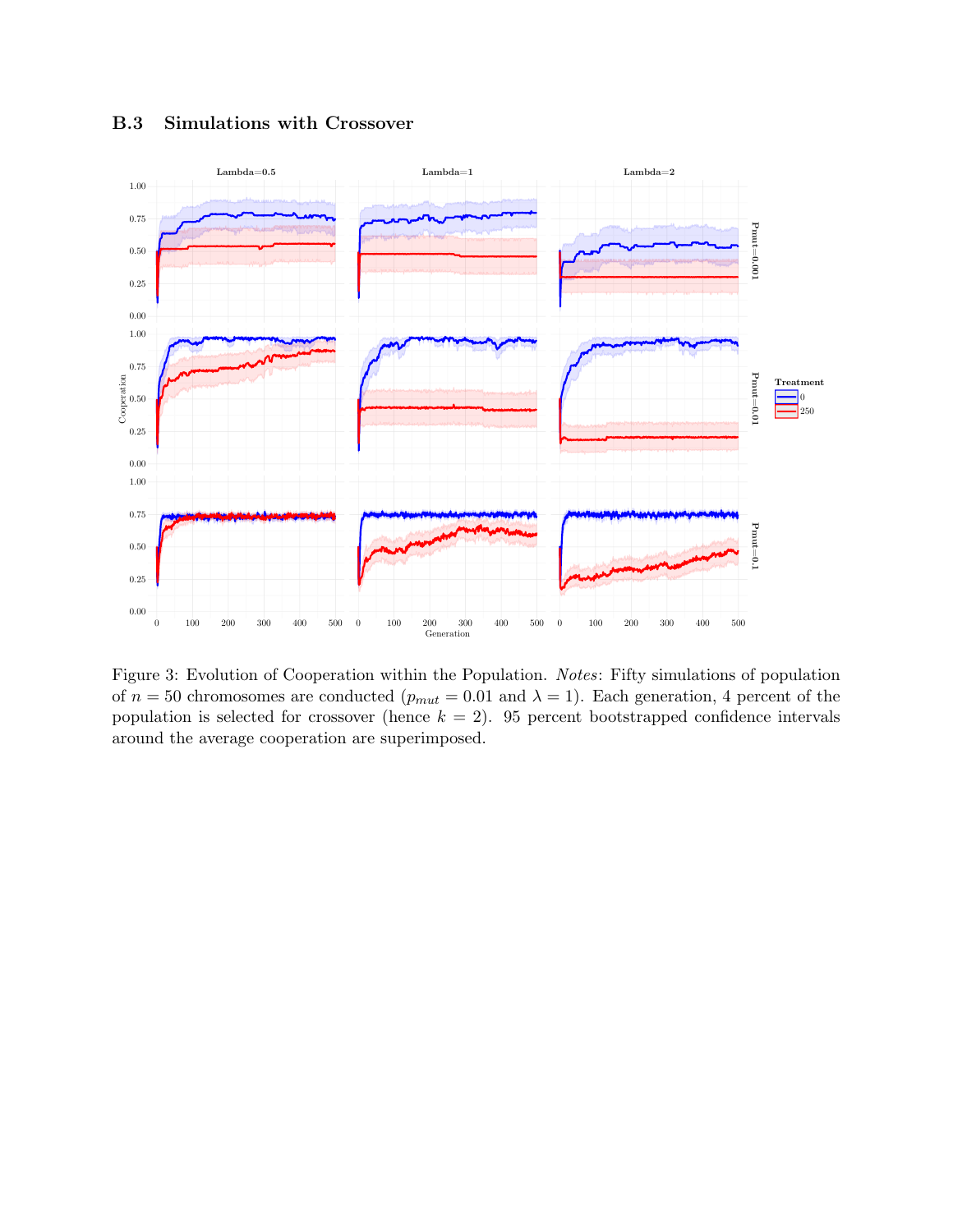

#### B.4 Simulations for Different Expected Supergame Lengths

Figure 4: Evolution of Cooperation For Different Supergame Lengths. Notes: Fifty simulations of population of  $n = 50$  chromosomes are conducted  $(p_{mut} = 0.01, \lambda = 1, \text{ and } k = 2)$ . 95 percent bootstrapped confidence intervals around the average cooperation are superimposed.

#### B.5 Simulations for Different Payoff Matrix



Figure 5: Evolution of Cooperation For Different Values of R. Notes: R denotes benefit to cooperation. Fifty simulations of population of  $n = 50$  chromosomes are conducted ( $p_{mut} = 0.01$ ,  $\lambda = 1$ , and  $k = 2$ ). 95 percent bootstrapped confidence intervals around the average cooperation are superimposed.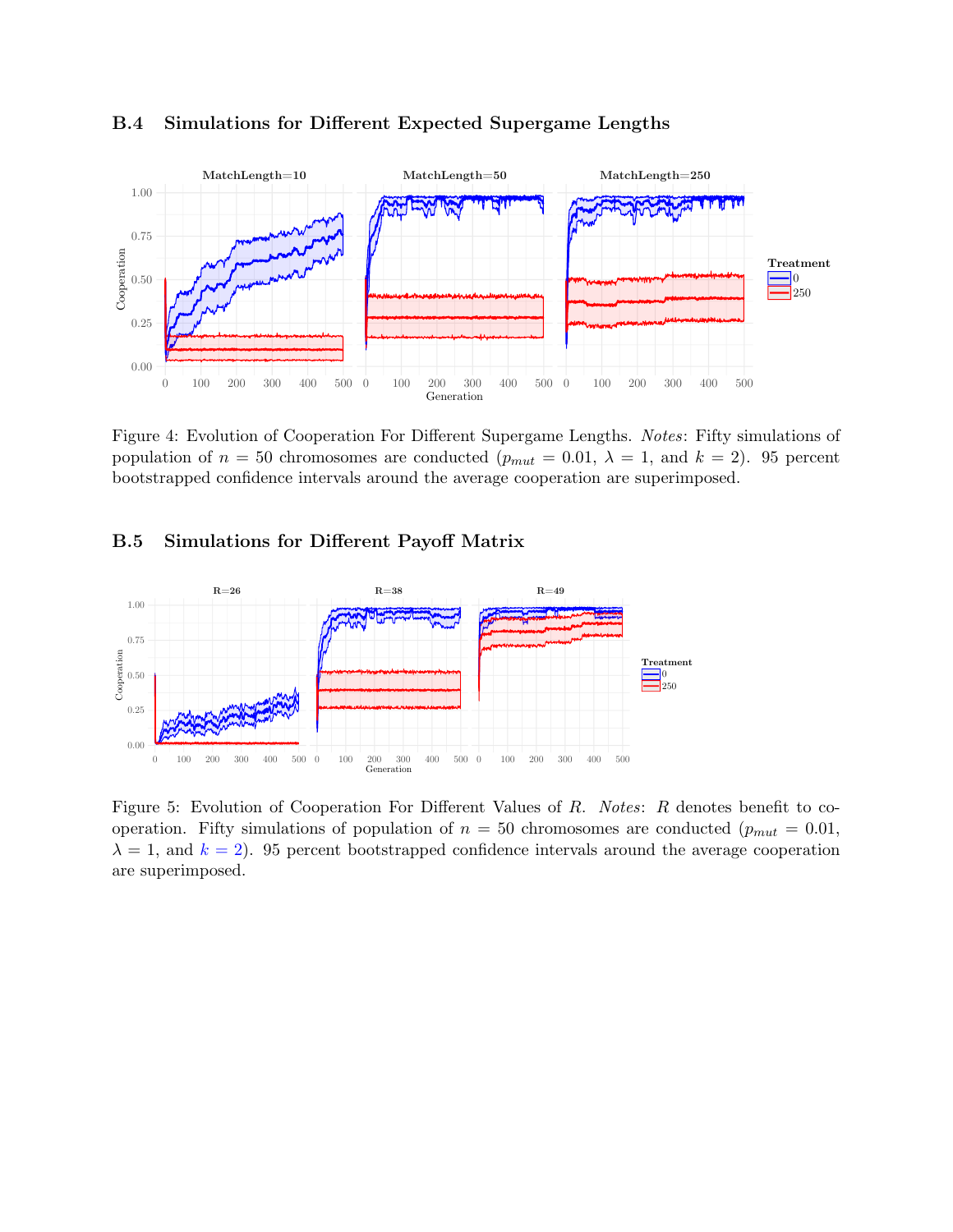## C Original Set of Experiments

Six sessions of the experiment were conducted, with sessions in May and September 2015. The following list summarizes the differences from the experiment described in the main body of the paper:

- 1. In the original set of experiments, each period lasted exactly four seconds.
- 2. In order to provide sufficient time to modify the strategies, we did not restrict the strategy construction to be done within one period. Instead, subjects incurred a cost of one point per second when rules were unlocked. Fixed costs for clicking the "Unlock Rules" button were the same as in the current experiment.
- 3. There was no split into two groups based on quiz scores.
- 4. The first five supergames were implemented using the game method. In other words, to get familiar with the game, subjects played the first five supergames via direct-response.

In the experiments presented in the main body of the paper, we chose to modify these four items in order to 1) provide a sufficient amount of time; 2) simplify the cost structure; 3) ensure that subjects who do not understand the interface do not influence the outcome; and 4) ensure that learning via direct-response under different costs had no effect on the initial propensity to cooperate via strategy-method. Table [1](#page-5-0) summarizes parameters and sessions for the original set of experiments.

| Treatment | Stage Game<br>Payoff                     | Continuation<br>Probability | Sessions N. Sub. |    | Description                                                         |
|-----------|------------------------------------------|-----------------------------|------------------|----|---------------------------------------------------------------------|
| $C = 0$   | $\mathcal{C}$<br>D                       | $\delta = .98$              | $\overline{2}$   | 34 | Costless strategy adjust-<br>ment within supergames                 |
| $C = 25$  | С<br>$38,38$ 12,50<br>D<br>$50,12$ 25,25 | $\delta = .98$              | $\overline{2}$   | 36 | <i>Medium Costs</i> to<br>strategy adjustment<br>within suupergames |
| $C = 250$ |                                          | $\delta = .98$              | $\overline{2}$   | 32 | <i>High Costs</i> to strat-<br>egy adjustment<br>within suupergames |

<span id="page-5-0"></span>Table 1: Treatments summary

### C.1 Cooperation

Cooperation rates in the original set of experiments are comparable to those of the main experiment. There are some differences in the dynamics of cooperation for the  $C = 0$  treatment. These differences may be attributed to including all subjects and having supergames 1-5 use the game method.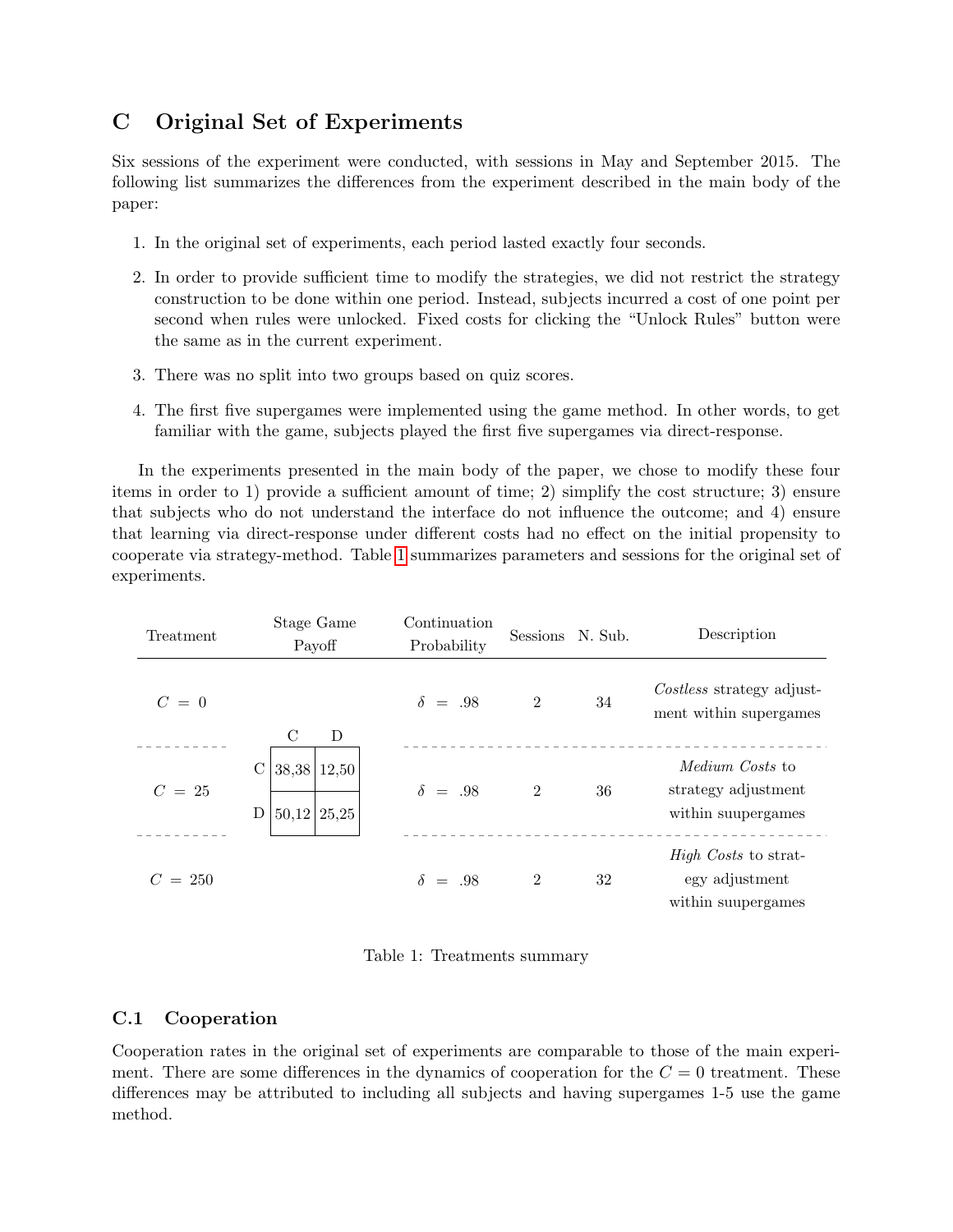

Figure 6: Cooperation. Notes: Unit of observation is subject's average cooperation over all periods in the supergame. Number inside circle/rectangle represents number of subjects. 95 percent bootstrapped confidence intervals are superimposed.

| Supergames | $\rm Cost$     | E                              | <b>GTTN</b>                   | GRIM                          | D.TFT              | $2\mathrm{TFT}$    | CToD                                      | ALLC              | GRIM2                        | GRIM <sub>3</sub>              | TF2T              | <b>ALT</b><br>ď.  | 2TF2T             | D.TF2T            | TF3T           | D.TF3T         | <b>WSLS</b>    | ⇘              | Subjects     |
|------------|----------------|--------------------------------|-------------------------------|-------------------------------|--------------------|--------------------|-------------------------------------------|-------------------|------------------------------|--------------------------------|-------------------|-------------------|-------------------|-------------------|----------------|----------------|----------------|----------------|--------------|
| $1-3$      | $\overline{0}$ | 0.31<br>(0.12)                 | $0.09*$<br>(0.07)             | 0.04<br>(0.06)                |                    | $0.08*$<br>(0.06)  | 0.17<br>(0.1)                             | 0.04<br>(0.05)    | 0.04<br>(0.06)               | $0.1 +$<br>(0.06)              | 0.04<br>(0.06)    | 0.02<br>(0.03)    |                   | 0.03<br>(0.03)    |                |                | 0.04<br>(0.04) | 0.88<br>(0.03) | 34<br>(1.41) |
|            | 25             | 0.09<br>(0.08)                 | 0.18<br>(0.1)                 |                               | $0.2$ **<br>(0.1)  |                    | $0.11$ <sup>*</sup><br>(0.08)             | $0.09*$<br>(0.06) | $0.1$ <sup>*</sup><br>(0.07) |                                |                   | $0.08*$<br>(0.06) |                   |                   |                | 0.07<br>(0.06) | 0.03<br>(0.04) | 0.87<br>(0.02) | 36<br>(2.94) |
|            | 250            | $0.19$ <sup>**</sup><br>(0.1)  | 0.28<br>(0.1)                 | $0.12^{*}$<br>(0.09)          | 0.03<br>(0.04)     | 0.04<br>(0.07)     | $0.1$ <sup><math>+</math></sup><br>(0.06) | 0.06<br>(0.05)    |                              |                                | 0.03<br>(0.04)    | 0.03<br>(0.03)    |                   |                   | 0.06<br>(0.05) | 0.06<br>(0.06) |                | 0.91<br>(0.02) | 32<br>(0.0)  |
| $5 - 7$    | $\overline{0}$ | 0.42<br>(0.14)                 | 0.18<br>(0.09)                |                               | 0.08<br>(0.08)     |                    | 0.02<br>(0.02)                            |                   | 0.17<br>(0.09)               | 0.04<br>(0.05)                 |                   | 0.02<br>(0.02)    |                   | $0.06*$<br>(0.04) |                |                |                | 0.94<br>(0.02) | 34<br>(1.39) |
|            | 25             | $0.13*$<br>(0.08)              | $0.23$ <sup>**</sup><br>(0.1) | 0.08<br>(0.08)                | 0.04<br>(0.04)     | $0.16*$<br>(0.11)  |                                           | 0.03<br>(0.06)    |                              |                                |                   | 0.03<br>(0.04)    | $0.09*$<br>(0.07) |                   | 0.1<br>(0.06)  | 0.04<br>(0.03) |                | 0.93<br>(0.01) | 36<br>(2.86) |
|            | 250            | 0.18<br>(0.1)                  | 0.19<br>(0.08)                | $0.2$ **<br>(0.1)             | $0.06*$<br>(0.04)  |                    | 0.07<br>(0.05)                            | 0.12<br>(0.1)     |                              | 0.05<br>(0.04)                 | 0.03<br>(0.04)    | 0.04<br>(0.03)    | 0.05<br>(0.05)    |                   | 0.01<br>(0.04) |                |                | 0.92<br>(0.03) | 32<br>(0.0)  |
| $8 - 10$   | $\theta$       | 0.32<br>(0.1)                  | 0.17<br>(0.1)                 |                               | 0.05<br>(0.05)     | $0.15^*$<br>(0.09) | 0.03<br>(0.04)                            |                   | 0.06<br>(0.07)               | 0.03<br>(0.06)                 | $0.13*$<br>(0.09) |                   |                   | 0.02<br>(0.04)    |                |                | 0.04<br>(0.05) | 0.94<br>(0.03) | 34<br>(1.43) |
|            | 25             | $0.2$ ***<br>(0.07)            | 0.18<br>(0.06)                | $0.11$ <sup>*</sup><br>(0.07) | $0.12**$<br>(0.07) | 0.04<br>(0.05)     | 0.01<br>(0.02)                            | 0.08<br>(0.06)    |                              |                                | 0.05<br>(0.06)    | 0.03<br>(0.03)    |                   | 0.06<br>(0.05)    |                |                | 0.03<br>(0.04) | 0.89<br>(0.02) | 36<br>(2.83) |
|            | 250            | $0.16$ <sup>**</sup><br>(0.09) | 0.17<br>(0.07)                | 0.1<br>(0.1)                  | $0.06*$<br>(0.05)  | 0.12<br>(0.11)     | 0.02<br>(0.04)                            | 0.04<br>(0.04)    | 0.05<br>(0.05)               | $0.13$ <sup>**</sup><br>(0.08) | 0.06<br>(0.07)    |                   | 0.05<br>(0.04)    |                   |                |                |                | 0.93<br>(0.02) | 32<br>(0.0)  |

### C.2 Strategy Estimates

Table 2: MLE Strategy Estimates. Notes: Bootstrapped standard errors are in parentheses. \*, \*\*, \*\*\*, denote significance at the 0.10, 0.05, and 0.01 levels, respectively. Labels 1-3, 5-7, etc. refer to strategy-method ordering (6-8, 10-12, etc. overall). Values of 0.00 are dropped for ease of reading. Strategies that have less than 0.10 weight when summed over all estimations are not shown.